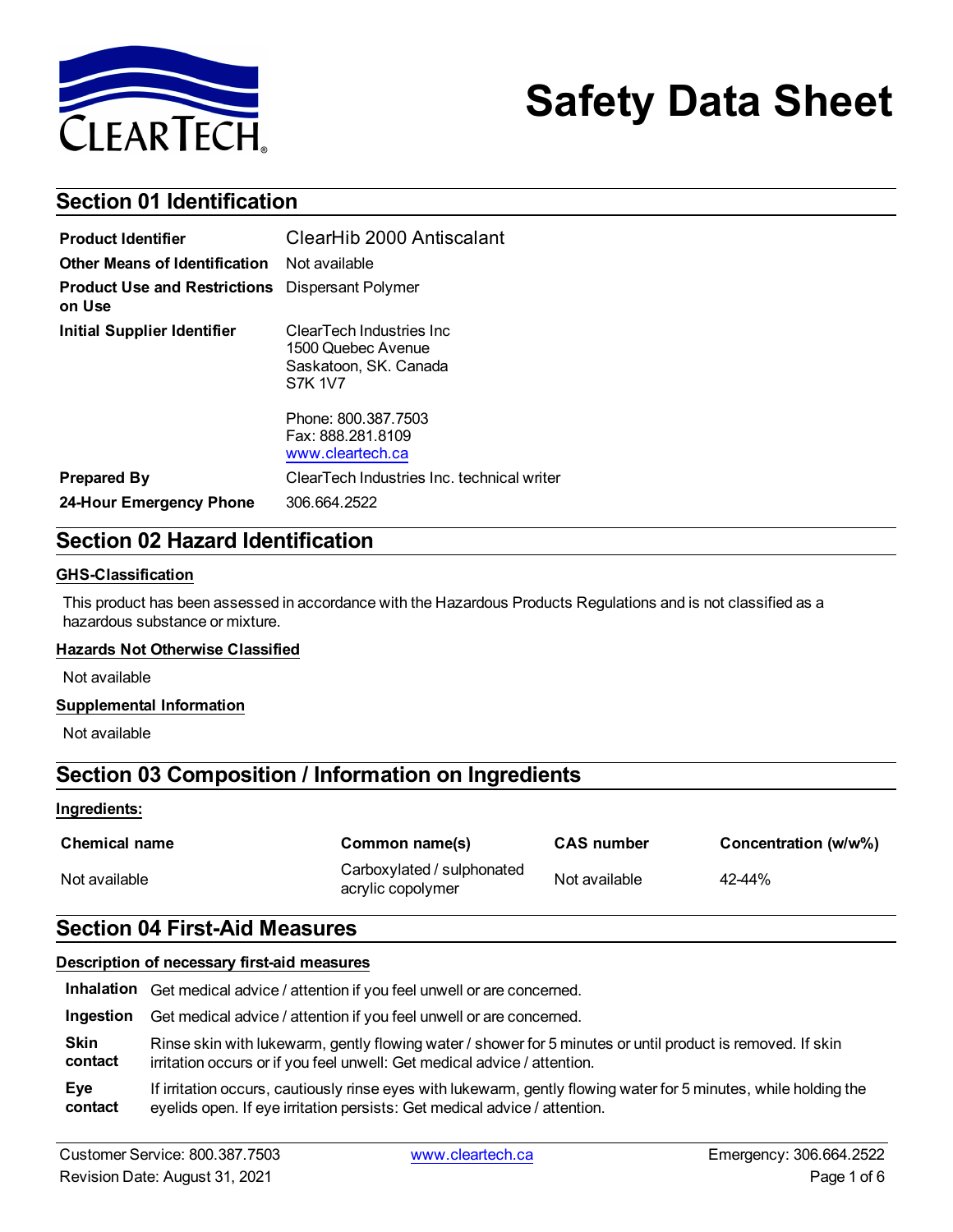## **Safety Data Sheet** ClearHib 2000 Antiscalant

#### **Most important symptoms and effects, both acute and delayed**

| <b>Inhalation</b>          | May cause respiratory irritation.                                 |
|----------------------------|-------------------------------------------------------------------|
| Ingestion                  | May cause discomfort or nausea.                                   |
| <b>Skin contact</b>        | Not available                                                     |
| Eye contact                | May cause eye irritation and redness.                             |
| <b>Further information</b> | For further information see Section 11 Toxicological Information. |

## **Section 05 Fire Fighting Measures**

| Suitable extinguishing media      | Extinguish fire using extinguishing agents suitable for the surrounding fire.                                |
|-----------------------------------|--------------------------------------------------------------------------------------------------------------|
| Unsuitable extinguishing<br>media | Water jets are not recommended in fires involving chemicals.                                                 |
| the chemical                      | Specific hazards arising from In the event of a fire oxides of carbon, sulphur, and sodium may be released.  |
| for fire-fighters                 | Special protective equipment Wear NIOSH-approved self-contained breathing apparatus and protective clothing. |

## **Section 06 Accidental Release Measures**

| <b>Personal Precautions /</b><br><b>Protective Equipment /</b><br><b>Emergency Procedures</b> | Wear appropriate personal protective equipment (See Section 08 Exposure Controls and<br>Personal Protection). Stay upwind, ventilate area.                                                                                                                                                                                                      |
|-----------------------------------------------------------------------------------------------|-------------------------------------------------------------------------------------------------------------------------------------------------------------------------------------------------------------------------------------------------------------------------------------------------------------------------------------------------|
| <b>Environmental Precautions</b>                                                              | Prevent material from entering waterways, sewers or confined spaces. Notify local health<br>and wildlife officials. Notify operators of nearby water intakes.                                                                                                                                                                                   |
| <b>Methods and Materials for</b><br><b>Containment and Cleaning</b><br>Up                     | SMALL SPILLS: Stop or reduce leak if safe to do so. Clean up spill with non-reactive<br>absorbent and place in suitable, covered, labeled containers. Flush area with water.<br>Contaminated absorbent material may pose the same hazards as the spilled product.<br>LARGE SPILLS: Contact fire and emergency services and supplier for advice. |

## **Section 07 Handling and Storage**

|                                    | <b>Precautions for Safe Handling</b> Use proper equipment for lifting and transporting all containers. Use sensible industrial<br>hygiene and housekeeping practices. Wash thoroughly after handling. Avoid all situations<br>that could lead to harmful exposure. |
|------------------------------------|--------------------------------------------------------------------------------------------------------------------------------------------------------------------------------------------------------------------------------------------------------------------|
|                                    | Inspect containers for damage or leaks before handling. If the original label is damaged or<br>missing replace with a workplace label. Have suitable emergency equipment for fires, spills<br>and leaks readily available.                                         |
| <b>Conditions for Safe Storage</b> | Store in a cool, dry, well-ventilated area, away from heat sources and incompatible<br>materials. Always store in original labeled container. Keep containers tightly closed when<br>not in use and when empty. Protect label and keep it visible.                 |
| Incompatibilities                  | None known                                                                                                                                                                                                                                                         |

## **Section 08 Exposure Controls and Personal Protection**

#### **Exposure limits**

There are no known exposure limits for this product.

#### **Engineering controls**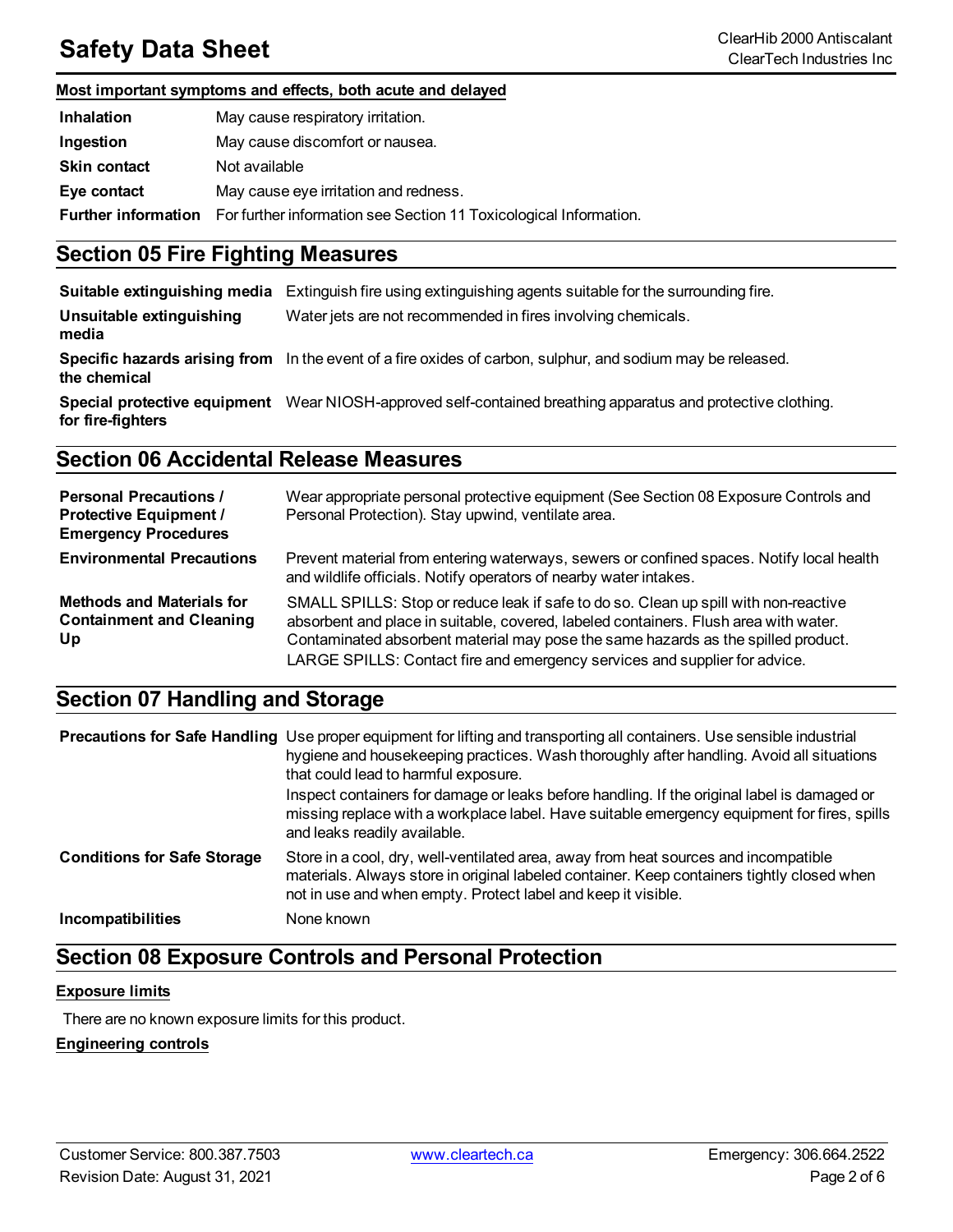## **Safety Data Sheet**<br>ClearHib 2000 Antiscalant

| <b>Ventilation Requirements</b> | Mechanical ventilation (dilution or local exhaust), process or personnel enclosure and<br>control of process conditions should be provided in accordance with all fire codes and<br>regulatory requirements. Supply sufficient replacement air to make up for air removed by<br>exhaust systems. |  |
|---------------------------------|--------------------------------------------------------------------------------------------------------------------------------------------------------------------------------------------------------------------------------------------------------------------------------------------------|--|
| <b>Other</b>                    | No specific recommendations beyond the required hygiene facilities at the place of work.                                                                                                                                                                                                         |  |
| <b>Protective equipment</b>     |                                                                                                                                                                                                                                                                                                  |  |
|                                 | The following are recommendations only. It is the responsibility of the employer / user to conduct a hazard assessment of the<br>process in which this product being used and determine the proper engineering controls and PPE for their process. Additional                                    |  |

|                               | regulatory and safety information should be sought from local authorities and, if needed, a professional industrial hygienist.                                  |
|-------------------------------|-----------------------------------------------------------------------------------------------------------------------------------------------------------------|
| Eye and face protection       | Where there is potential eye or face exposure, safety glasses are recommended. Contact<br>lenses are not recommended; they may contribute to severe eye injury. |
| Hand and body protection      | Where handling this product it is recommended that skin contact is avoided.                                                                                     |
| <b>Respiratory protection</b> | In case of insufficient ventilation wear suitable respiratory equipment.                                                                                        |
| <b>Thermal hazards</b>        | Not available                                                                                                                                                   |

## **Section 09 Physical and Chemical Properties**

#### **Appearance**

| <b>Physical state</b>                      | Liquid                      |
|--------------------------------------------|-----------------------------|
| Colour                                     | Colourless to pale yellow   |
| Odour                                      | Mild                        |
| <b>Odour threshold</b>                     | Not available               |
| <b>Property</b>                            |                             |
| рH                                         | $3.8 - 4.6$                 |
| Melting point / freezing point             | $< 0$ °C                    |
| Initial boiling point and<br>boiling range | >100 $°C$                   |
| <b>Flash point</b>                         | >100 $°C$                   |
| <b>Evaporation rate</b>                    | Not available               |
| Flammability                               | Not applicable              |
| <b>Upper flammable limit</b>               | Not available               |
| Lower flammable limit                      | Not available               |
| Vapour pressure                            | Not available               |
| Vapour density                             | Not available               |
| <b>Relative density</b>                    | Not applicable              |
| <b>Solubility</b>                          | Completely soluble in water |
| Partition coefficient: n-<br>octanol/water | Not available               |
| <b>Auto-ignition temperature</b>           | Not available               |
| <b>Decomposition temperature</b>           | Not available               |
| <b>Viscosity</b>                           | 100-500 mPa.s/cps @ 25 °C   |
| <b>Specific gravity</b>                    | $>1.15$ g/mL @ 20 °C        |
| <b>Particle characteristics</b>            | Not applicable              |
| Formula                                    | Not applicable (polymer)    |
| <b>Molecular weight</b>                    | $-4,500$ g/mol              |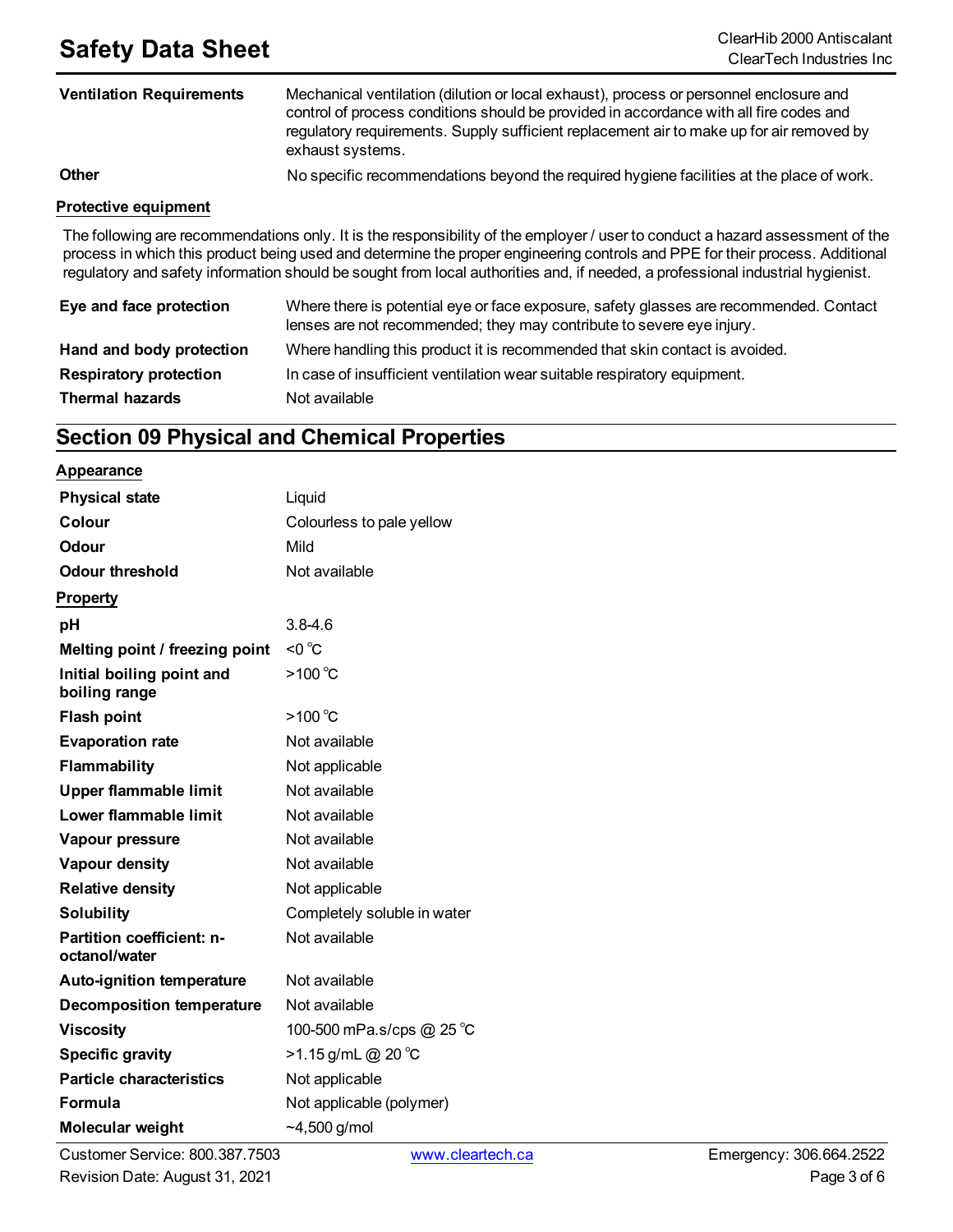## **Section 10 Stability and Reactivity**

| Reactivity                                   | None known                                                                       |
|----------------------------------------------|----------------------------------------------------------------------------------|
| <b>Stability</b>                             | This product is stable if stored according to the recommendations in Section 07. |
| <b>Possibility of hazardous</b><br>reactions | Hazardous polymerization is not known to occur.                                  |
| <b>Conditions to avoid</b>                   | Avoid contact with incompatible materials.                                       |
| Incompatible materials                       | None known                                                                       |
| <b>Hazardous decomposition</b><br>products   | Thermal decomposition may produce oxides of carbon, sulphur, and sodium.         |

## **Section 11 Toxicological Information**

### **Acute Toxicity (LD50 / LC50 values)**

| Component        | Route  | <b>Species</b> | Value                         | <b>Exposure time</b> |
|------------------|--------|----------------|-------------------------------|----------------------|
| Acrylic polymers | Oral   | Rat            | $>5,000$ mg/kg body<br>weight |                      |
|                  | Dermal | Rabbit         | $>2,000$ mg/kg body<br>weight |                      |

#### **Toxic Health Effect Summary**

| <b>Chemical</b><br>characteristics | No known effects                                                                                           |
|------------------------------------|------------------------------------------------------------------------------------------------------------|
| <b>Skin</b>                        | Not available                                                                                              |
| Ingestion                          | May cause discomfort or nausea.                                                                            |
| <b>Inhalation</b>                  | May cause respiratory irritation.                                                                          |
| Eye contact                        | May cause eye irritation and redness.                                                                      |
| <b>Sensitization</b>               | This product and its components at their listed concentration have no known sensitizing effects.           |
| <b>Mutagenicity</b>                | This product and its components at their listed concentration have no known mutagenic effects.             |
| Carcinogenicity                    | This product and its components at their listed concentration have no known carcinogenic effects.          |
| <b>Reproductive</b><br>toxicity    | This product and its components at their listed concentration have no known reproductive effects.          |
| Specific organ<br>toxicity         | This product and its components at their listed concentration have no known effects on specific<br>organs. |
| <b>Aspiration hazard</b>           | Not available                                                                                              |
| <b>Synergistic</b><br>materials    | Not available                                                                                              |

## **Section 12 Ecological Information**

#### **Ecotoxicity**

| Component        | Type             | <b>Species</b> | Value               | <b>Exposure Time</b> |
|------------------|------------------|----------------|---------------------|----------------------|
| Acrylic polymers | LC50             | Rainbow trout  | $>100$ mg/L         | 96 hours             |
|                  | EC <sub>50</sub> | Water flea     | $>100 \text{ mg/L}$ | 48 hours             |
|                  | EC <sub>50</sub> | Marine algae   | $>100$ mg/L         | 72 hours             |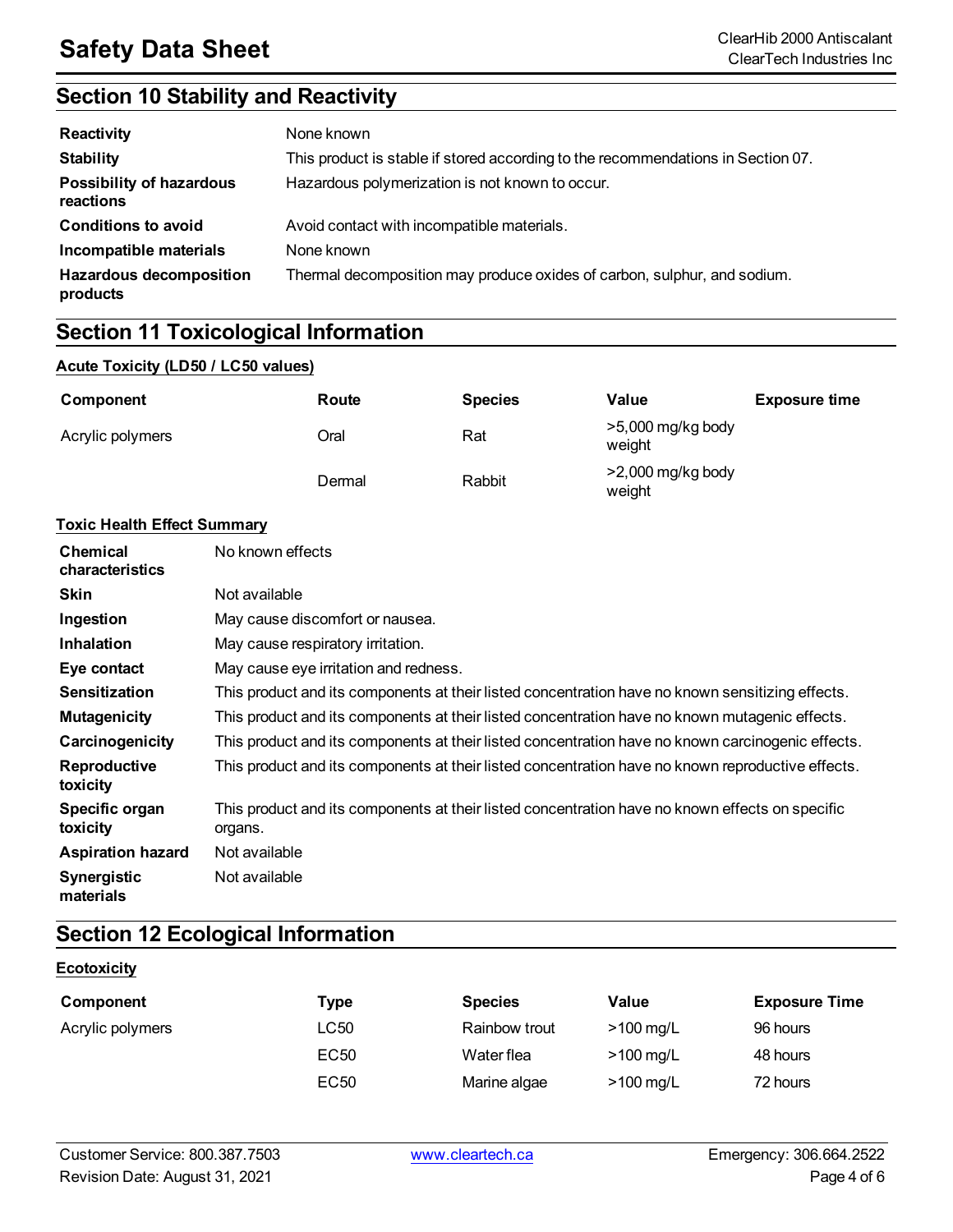## **Safety Data Sheet** ClearHib 2000 Antiscalant

| <b>Biodegradability</b> | The domestic substance list categorizes polyacrylic acid as persistent.                                              |
|-------------------------|----------------------------------------------------------------------------------------------------------------------|
| <b>Bioaccumulation</b>  | The domestic substance list categorizes all of the components of this product as non-<br>bioaccumulative.            |
| <b>Mobility</b>         | This product is water soluble, but is expected to adsorb to soil and is not expected to<br>contaminate ground water. |
| Other adverse effects   | Not available                                                                                                        |

### **Section 13 Disposal Considerations**

| <b>Waste From Residues /</b>  | Dispose in accordance with all federal, provincial, and local regulations including the                                                                                     |
|-------------------------------|-----------------------------------------------------------------------------------------------------------------------------------------------------------------------------|
| <b>Unused Products</b>        | Canadian Environmental Protection Act.                                                                                                                                      |
| <b>Contaminated Packaging</b> | Do not remove label, follow label warnings even after the container is empty. Empty<br>containers should be recycled or disposed of at an approved waste handling facility. |

## **Section 14 Transport Information**

| <b>UN</b> number                           | Not available                                                                                                                     |
|--------------------------------------------|-----------------------------------------------------------------------------------------------------------------------------------|
| UN proper shipping name<br>and description | Not available                                                                                                                     |
| Transport hazard class(es)                 | Not available                                                                                                                     |
| Packing group                              | Not available                                                                                                                     |
| <b>Excepted quantities</b>                 | Not available                                                                                                                     |
| <b>Environmental hazards</b>               | Not listed as a marine pollutant under Canadian TDG Regulations, schedule III.                                                    |
| <b>Special precautions</b>                 | No special provisions                                                                                                             |
| <b>Transport in bulk</b>                   | ERAP index: not available                                                                                                         |
|                                            | MARPOL 73/78 and IBC Code:<br>This product is not listed in Chapter 17 of the IBC Code.                                           |
| <b>Additional information</b>              | Secure containers (full or empty) during shipment and ensure all caps, valves, or closures<br>are secured in the closed position. |

**TDG PRODUCT CLASSIFICATION: This product has been classified on the preparation date specified at section 16** of this SDS, for transportation in accordance with the requirements of part 2 of the Transportation of Dangerous Goods Regulations. If applicable, testing and published test data regarding the classification of this product are **listed in the references at section 16 of this SDS.**

### **Section 15 Regulatory Information.**

**NOTE: THE PRODUCT LISTED ON THIS SAFETY DATA SHEET HAS BEEN CLASSIFIED IN ACCORDANCE WITH THE HAZARD CRITERIA OF THE CANADIAN HAZARDOUS PRODUCTS REGULATIONS. THIS SAFETY DATA SHEET CONTAINS ALL INFORMATION REQUIRED BY THOSE REGULATIONS.**

All components of this product appear on the domestic substance list.

### **Section 16 Other Information**

**Date of latest revision: August 31, 2021**